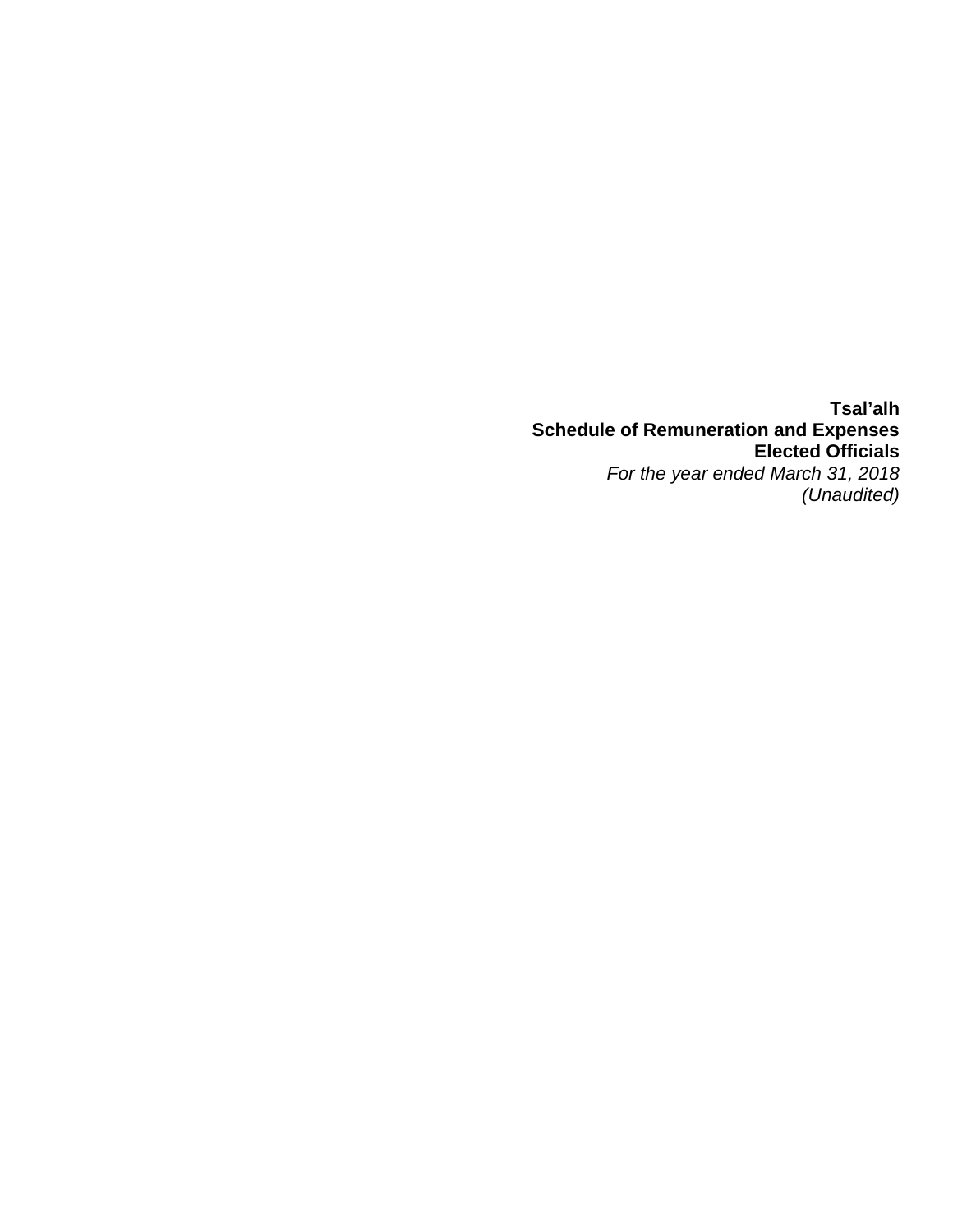To the Members of Tsal'alh:

Management is responsible for the preparation and presentation of the accompanying schedule of remuneration and expenses paid to elected officials, including responsibility for significant accounting judgments and estimates in accordance with the First Nations Financial Transparency Act for the year ended March 31, 2018. This responsibility includes selecting appropriate accounting principles and methods, and making decisions affecting the measurement of transactions in which objective judgment is required.

In discharging its responsibilities for the integrity and fairness of the schedule of remuneration and expenses paid to elected officials, management designs and maintains the necessary accounting systems and related internal controls to provide reasonable assurance that transactions are authorized, assets are safeguarded, and financial records are properly maintained to provide reliable information for the preparation of financial information.

Chief and Council is responsible for overseeing management in the performance of its financial reporting responsibilities, and for approving the financial statements. Chief and Council fulfils these responsibilities by reviewing the financial information prepared by management and discussing relevant matters with management and external auditors. Chief and Council is also responsible for recommending the appointment of the First Nation's external accountants.

MNP LLP is appointed by Chief and Council to review the schedule of remuneration and expenses paid to elected officials and report directly to them; their report follows. The external accountants have full and free access to, and meet periodically, with both the Chief and Council and management to discuss their findings.

July 19, 2018

(signature on file) Band Administrator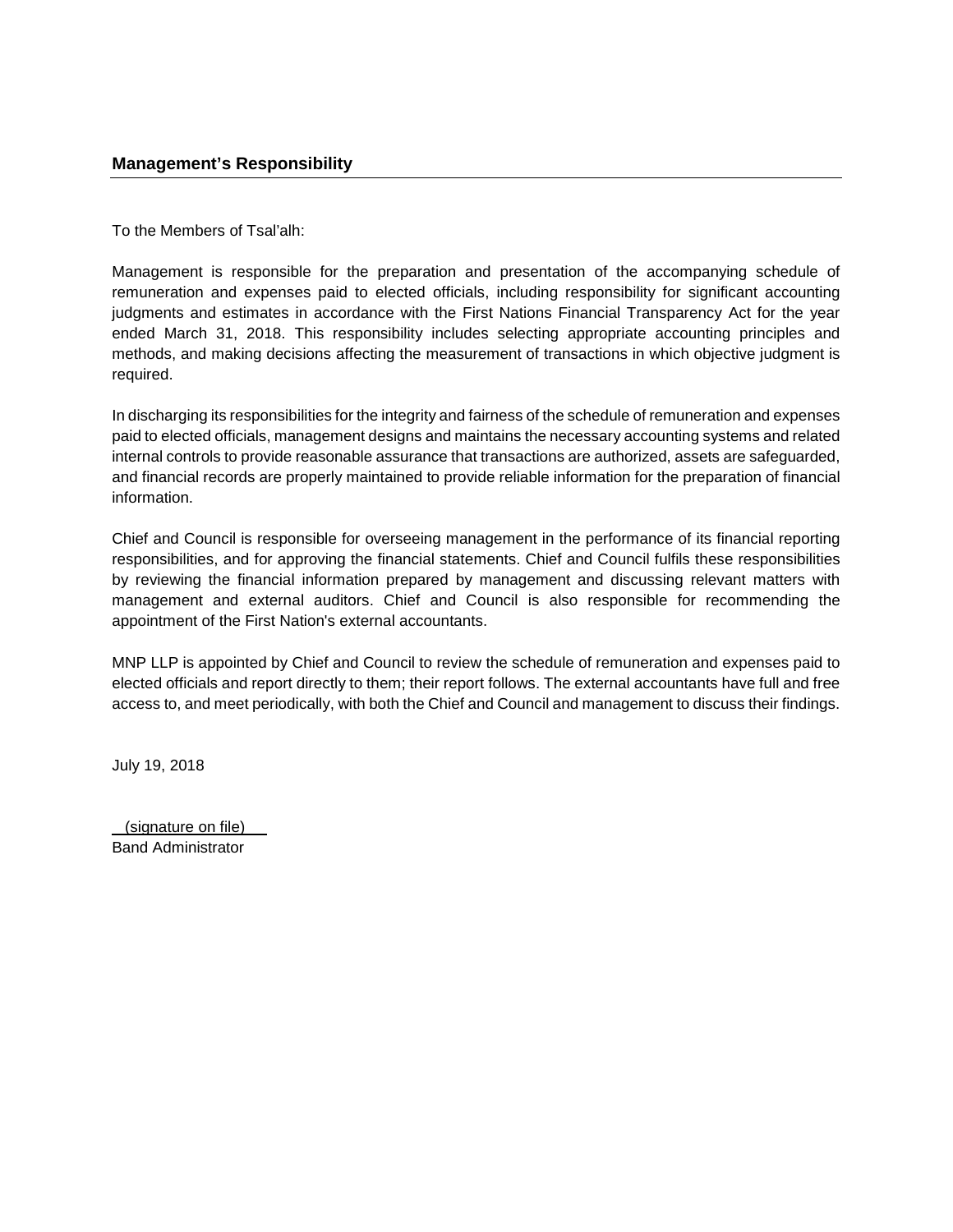## **Review Engagement Report**

To the Members of Tsal'alh:

We have reviewed the accompanying schedule of remuneration and expenses (Chief and Councillors) ("the schedule") of Tsal'alh ( "the schedule") for the year ended March 31, 2018. The schedule has been prepared by management of Tsal'alh based on the *First Nations Financial Transparency Act*.

### *Management's Responsibility for the Schedule*

Management of Tsal'alh is responsible for the preparation of the schedule in accordance with the *First Nations Financial Transparency Act*, and for such internal control as management determines is necessary to enable the preparation of the schedule that is free from material misstatement, whether due to fraud or error.

### *Practitioner's Responsibility*

Our responsibility is to express a conclusion on the schedule based on our review. We conducted our review in accordance with Canadian generally accepted standards for review engagements, which require us to comply with relevant ethical requirements.

A review of the schedule in accordance with Canadian generally accepted standards for review engagements is a limited assurance engagement. The practitioner performs procedures, primarily consisting of making inquiries of management and others within the entity, as appropriate, and applying analytical procedures, and evaluates the evidence obtained.

The procedures performed in a review are substantially less in extent than, and vary in nature from, those performed in an audit conducted in accordance with Canadian generally accepted auditing standards. Accordingly, we do not express an audit opinion on this schedule.

#### *Conclusion*

Based on our review, nothing has come to our attention that causes us to believe that the schedule is not prepared, in all material respects, in accordance with the *First Nations Financial Transparency Act*.

Kelowna, British Columbia

July 19, 2018

 $MNP$ LLP

Chartered Professional Accountants